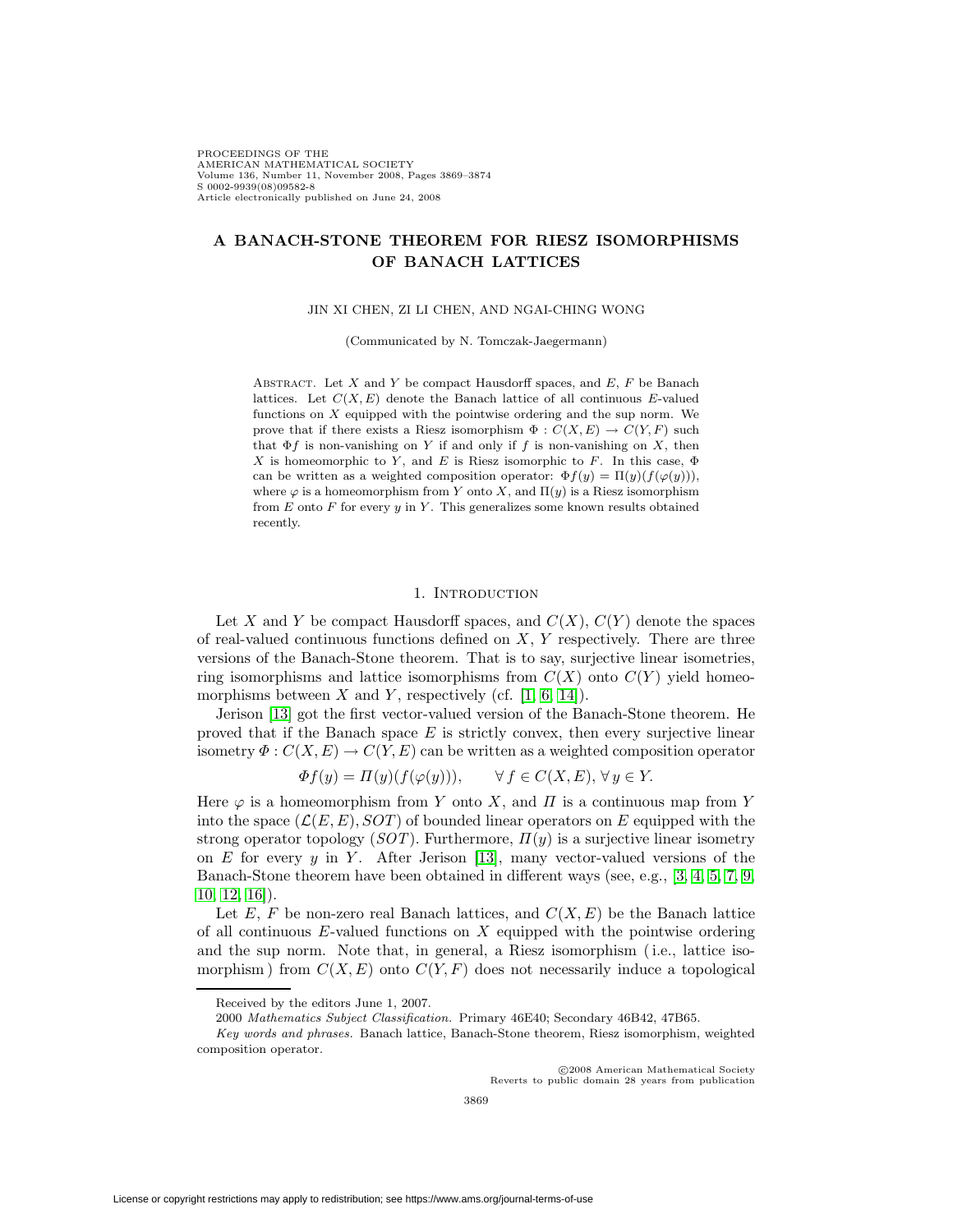homeomorphism from X onto Y (cf. [\[16,](#page-5-11) Example 3.5]). To consider the Banach-Stone theorems for continuous Banach lattice-valued functions, we would like to mention the papers  $[5, 7, 16]$  $[5, 7, 16]$  $[5, 7, 16]$ . In particular, when E, F are both Banach lattices and Riesz algebras, Miao, Cao and Xiong [\[16\]](#page-5-11) recently proved that if F has no zerodivisor and there exists a Riesz algebraic isomorphism  $\Phi: C(X, E) \to C(Y, F)$  such that  $\Phi f$  is non-vanishing on Y if f is non-vanishing on X, then X is homeomorphic to Y, and E is Riesz algebraically isomorphic to F. By saying f in  $C(X, E)$  is non*vanishing*, we mean that  $0 \notin f(X)$ . Indeed, under these conditions they obtained that  $\Phi^{-1}g$  is non-vanishing on X if  $g \in C(Y, F)$  is non-vanishing on Y. Note that every Riesz algebraic isomorphism must be a Riesz isomorphism.

Let E and F be Banach lattices. More recently, Ercan and Onal  $[7]$  have established that if F is an AM-space with unit, i.e., a  $C(K)$ -space, and there exists a Riesz isomorphism  $\Phi: C(X, E) \to C(Y, F)$  such that  $\Phi f$  is non-vanishing on Y if and only if f is non-vanishing on X, that is, both  $\Phi$  and  $\Phi^{-1}$  are non-vanishing preserving, then  $X$  is homeomorphic to  $Y$  and  $E$  is Riesz isomorphic to  $F$ .

Inspired by [\[5,](#page-5-6) [7,](#page-5-7) [16\]](#page-5-11), one can ask a natural question:

**Question 1.** Is X homeomorphic to Y if  $E$ ,  $F$  are Banach lattices and there exists a Riesz isomorphism  $\Phi: C(X, E) \to C(Y, F)$  such that both  $\Phi$  and  $\Phi^{-1}$  are non-vanishing preserving?

In this paper we show the answer to the above question is affirmative. Moreover, in this case  $\Phi$  can be written as a weighted composition operator:

$$
\Phi f(y) = \Pi(y)(f(\varphi(y))), \qquad \forall f \in C(X, E), \forall y \in Y,
$$

where  $\varphi$  is a homeomorphism from Y onto X, and  $\Pi(y)$  is a Riesz isomorphism from  $E$  onto  $F$  for every  $y$  in  $Y$ . This generalizes the results obtained by Cao, Reilly and Xiong [\[5\]](#page-5-6), Miao, Cao, and Xiong [\[16\]](#page-5-11), and Ercan and Onal [\[7\]](#page-5-7).

Our notions are standard. For the undefined notions and basic facts concerning Banach lattices we refer the reader to the monographs [\[1,](#page-5-0) [2,](#page-5-12) [14\]](#page-5-2).

### 2. A Banach-Stone theorem for Riesz isomorphisms

In the following we always assume X and Y are compact Hausdorff spaces,  $E$ and F are non-zero Banach lattices, and  $\mathcal{L}(E, F)$  is the space of bounded linear operators from E into F equipped with SOT. For x in X and y in Y, let  $M_x$  and  $N<sub>y</sub>$  be defined as

$$
M_x = \{ f \in C(X, E) : f(x) = 0 \}, \quad N_y = \{ g \in C(Y, F) : g(y) = 0 \}.
$$

<span id="page-1-0"></span>Clearly,  $M_x$  and  $N_y$  are closed (order) ideals in  $C(X, E)$  and  $C(Y, F)$ , respectively.

**Lemma 2.** Let  $\Phi: C(X, E) \to C(Y, F)$  be a Riesz isomorphism such that  $\Phi(f)$  is non-vanishing on Y if and only if f is non-vanishing on X. Then for each x in X there exists a unique  $y$  in  $Y$  such that

$$
\Phi M_x = N_y.
$$

In particular, this defines a bijection  $\varphi$  from Y onto X by  $\varphi(y) = x$ .

*Proof.* For each  $x$  in  $X$ , let

$$
\mathcal{Z}(\Phi M_x) = \{ y \in Y : \Phi f(y) = 0 \text{ for all } f \in M_x \}.
$$

We first claim that  $\mathcal{Z}(\Phi M_x)$  is non-empty. Suppose, on the contrary, that  $\mathcal{Z}(\Phi M_x)$ is empty. Then for each y in Y there would exist an  $f_y$  in  $M_x$  such that  $\Phi f_y(y) \neq 0$ ,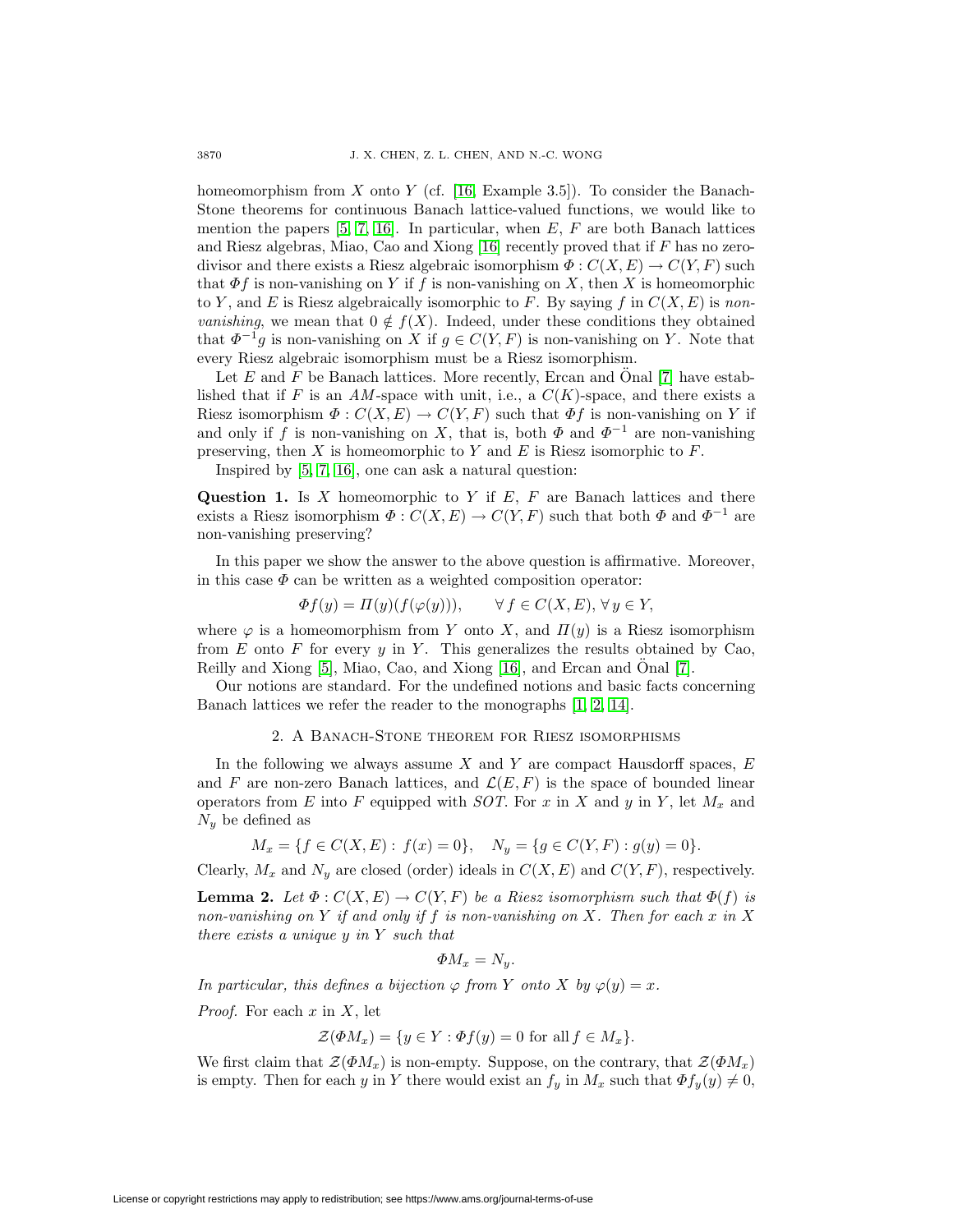and thus  $\Phi f_y$  is non-vanishing in an open neighborhood of y. Note that  $|f_y| \in M_x$ , and  $\Phi[f_y] = |\Phi f_y|$  since  $\Phi$  is a Riesz isomorphism. Therefore, we can assume further that both  $f_y$  and  $\Phi f_y$  are positive by replacing them by their absolute values if necessary. By the compactness of Y, we can choose finitely many  $f_1, \ldots, f_n$  from  $M_x^+$  such that the positive functions  $\Phi f_1, \ldots, \Phi f_n$  have no common zero in Y. Hence  $\Phi(f_1 + \cdots + f_n)$  is strictly positive; that is,  $\Phi(f_1 + \cdots + f_n)(y) > 0$  for each y in Y. This contradicts the fact that  $f_1 + \cdots + f_n$  vanishes at x. We thus prove that  $\mathcal{Z}(\Phi M_x) \neq \phi$ .

Next, we claim that  $\mathcal{Z}(\Phi M_x)$  is a singleton. Indeed, if  $y_1, y_2 \in \mathcal{Z}(\Phi M_x)$ , then we would have  $\Phi M_x \subseteq N_{y_i}, i = 1, 2$ . Applying the above argument to  $\Phi^{-1}$ , we shall have  $\Phi^{-1}N_{y_i} \subseteq M_{x_i}$  for some  $x_i$  in X,  $i = 1, 2$ . It follows that  $\Phi M_x \subseteq N_{y_i} \subseteq$  $\Phi M_{x_i}$ ,  $i = 1, 2$ . Then  $x = x_1 = x_2$  since  $\Phi$  is bijective and X is Hausdorff. Thus,

$$
y_1 = y_2
$$
 and  $\Phi M_x = N_{y_1} = N_{y_2}$ .

Now, we can define a bijective map  $\varphi: Y \to X$  such that

$$
\Phi M_{\varphi(y)} = N_y, \quad \forall \, y \in Y. \tag{}
$$

<span id="page-2-0"></span>The following main result answers affirmatively the question mentioned in the introduction and solves the conjecture of Ercan and Onal in [\[7\]](#page-5-7).

**Theorem 3.** Let  $\Phi: C(X, E) \to C(Y, F)$  be a Riesz isomorphism such that  $\Phi f$  is non-vanishing on Y if and only if f is non-vanishing on X. Then Y is homeomorphic to X, and  $\Phi$  can be written as a weighted composition operator

$$
\Phi f(y) = \Pi(y)(f(\varphi(y))), \qquad \forall f \in C(X, E), \forall y \in Y.
$$

Here  $\varphi$  is a homeomorphism from Y onto X, and  $\Pi(y)$  is a Riesz isomorphism from E onto F for every y in Y. Moreover,  $\Pi: Y \to (\mathcal{L}(E,F), SOT)$  is continuous, and  $\|\Phi\| = \sup_{y \in Y} \| \Pi(y) \|$ .

*Proof.* First, we show that the bijection  $\varphi$  given in Lemma [2](#page-1-0) is a homeomorphism from Y onto X. It suffices to verify the continuity of  $\varphi$  since Y is compact and X is Hausdorff. To this end, suppose, to the contrary, that there would exist a net  $\{y_\lambda\}$  in Y converging to  $y_0$  in Y, but  $\varphi(y_\lambda)$  converges to  $x_0 \neq \varphi(y_0)$  in X.

Let  $U_{x_0}$  and  $U_{\varphi(y_0)}$  be disjoint open neighborhoods of  $x_0$  and  $\varphi(y_0)$ , respectively. First, for any f in  $C(X, E)$  vanishing outside  $U_{\varphi(y_0)}$  we claim that  $\Phi f(y_0) = 0$ . Indeed, since  $\varphi(y_\lambda)$  belongs to  $U_{x_0}$  for  $\lambda$  large enough and  $f(x) = 0$  for any x in  $U_{x_0}$ , we have that  $f \in M_{\varphi(y_\lambda)}$ . It follows from Lemma [2](#page-1-0) that  $\Phi f \in N_{y_\lambda}$ ; that is,  $\Phi f(y_\lambda) = 0$  when  $\lambda$  is large enough. Thus,  $\Phi f(y_0) = 0$  since  $y_\lambda \to y_0$  and  $\Phi f$  is continuous.

Let  $\chi \in C(X)$  such that  $\chi$  vanishes outside  $U_{\varphi(y_0)}$  and  $\chi(\varphi(y_0)) = 1$ . Then, for any h in  $C(X, E)$ , we have  $h = \chi h + (1 - \chi)h$ . Since  $\chi h$  vanishes outside  $U_{\varphi(y_0)}$ , by the above argument, we can see that  $\Phi(\chi h)(y_0) = 0$ . Clearly,  $\Phi((1 - \chi)h)$  vanishes at  $y_0$  since  $(1 - \chi)h \in M_{\varphi(y_0)}$ . Thus,  $\Phi h(y_0) = \Phi(\chi h)(y_0) + \Phi((1 - \chi)h)(y_0) = 0$ for any h in  $C(X, E)$ . This leads to a contradiction since  $\Phi$  is surjective. So  $\varphi$  is continuous and thus a homeomorphism from Y onto X satisfying  $\Phi M_{\varphi(y)} = N_y$  for each  $y$  in  $Y$ .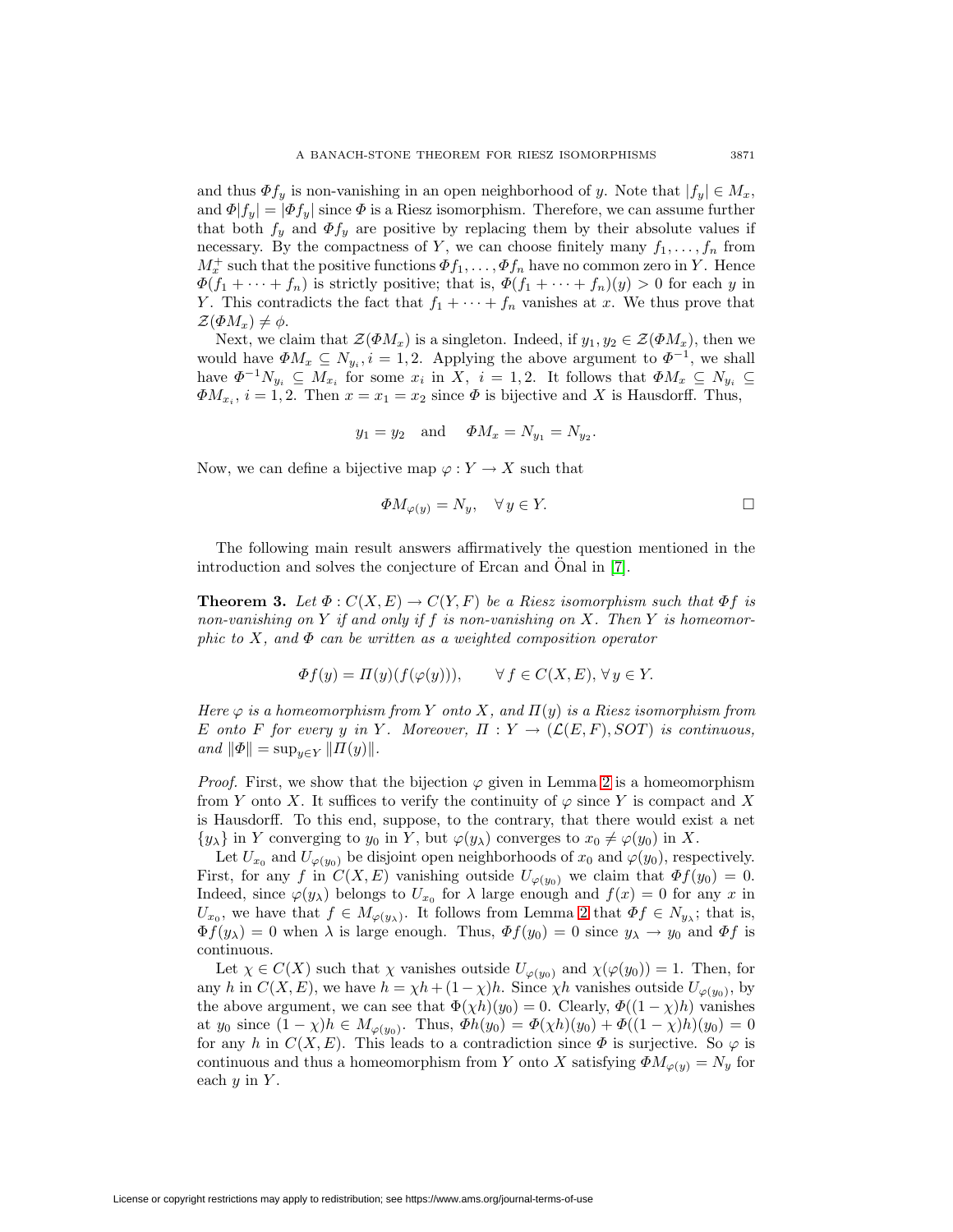Next, note that ker  $\delta_{\varphi(y)} = \ker \delta_y \circ \Phi$ , where  $\delta_y$  is the Dirac functional. Hence, there is a linear operator  $\Pi(y) : E \to F$  such that  $\delta_y \circ \Phi = \Pi(y) \circ \delta_{\varphi(y)}$ . In other words,

$$
\Phi f(y) = \Pi(y)(f(\varphi(y))), \qquad \forall f \in C(X, E), \forall y \in Y.
$$

See, e.g., [\[8,](#page-5-13) p. 67].

It is routine to verify the other assertions in the statement of this theorem. For the convenience of the reader, we give a sketch of the rest of the proof. For  $e$  in E, let  $\mathbf{1}_X \otimes e \in C(X, E)$  be defined by  $(\mathbf{1}_X \otimes e)(x) = e$  for each x in X. Let y in Y be fixed. If  $e \neq 0$ , then  $\Pi(y)e = \Pi(y)((\mathbf{1}_X \otimes e)(\varphi(y))) = \Phi(\mathbf{1}_X \otimes e)(y) \neq 0$ since  $\mathbf{1}_X \otimes e$  is non-vanishing. Hence,  $\Pi(y)$  is one-to-one. On the other hand, for u in F we can find a function f in  $C(X, E)$  such that  $\Phi f = \mathbf{1}_Y \otimes u$  by the surjectivity of  $\Phi$ . Let  $e = f(\varphi(y))$ . Then  $\Pi(y)e = \Pi(y)(f(\varphi(y))) = \Phi f(y) = u$ . That is,  $\Pi(y)$  is surjective. To see that  $\Pi(y)$  is a Riesz isomorphism, let  $e_1, e_2 \in E$ . Then  $\Pi(y)(e_1 \vee e_2) = \Phi(\mathbf{1}_X \otimes (e_1 \vee e_2))(y) = \Phi(\mathbf{1}_X \otimes e_1)(y) \vee \Phi(\mathbf{1}_X \otimes e_2)(y) =$  $\Pi(y)e_1 \vee \Pi(y)e_2$ , since  $\Phi$  is a Riesz isomorphism.

Recall that every positive operator between Banach lattices is continuous. Let  $e \in E$ . Since  $||\Pi(y)e|| = ||\Phi(\mathbf{1}_X \otimes e)(y)|| \leq ||\Phi(\mathbf{1}_X \otimes e)|| \leq ||\Phi|| ||e||$ , we have  $||H(y)|| \le ||\Phi||$  for all y in Y. On the other hand, for any f in  $C(X, E)$  and any y in Y, we can see that  $\|\Phi f(y)\| = \|H(y)(f(\varphi(y)))\| \le \|H(y)\| \|f\|$ . Consequently,  $\|\Phi\| \leq \sup_{y \in Y} \|H(y)\|.$ 

Finally, we prove that  $\Pi: Y \to (\mathcal{L}(E, F), SOT)$  is continuous. To this end, let  $\{y_\lambda\}$  be a net such that  $y_\lambda \to y$  in Y. Then, for any e in E,  $||H(y_\lambda)e - H(y)e|| =$  $\|\Phi(\mathbf{1}_X \otimes e)(y_\lambda) - \Phi(\mathbf{1}_X \otimes e)(y)\| \to 0$ , since  $\Phi(\mathbf{1}_X \otimes e)$  is continuous on Y.  $\Box$ 

In the above results, we have to assume that both  $\Phi$  and  $\Phi^{-1}$  are non-vanishing preserving. In the following example, we can see that the inverse of a non-vanishing preserving Riesz isomorphism is not necessarily non-vanishing preserving.

**Example 4.** Let  $X = \{1, 2\}$  be equipped with the discrete topology, let  $E = \mathbb{R}$ have its usual ordering and norm, and let  $Y = \{0\}$  and  $F = \mathbb{R}^2$  with the pointwise ordering and the sup norm. Define  $\Phi: C(X, E) \to C(Y, F)$  by  $\Phi f(0) = (f(1), f(2)).$ Clearly, the Riesz isometric isomorphism  $\Phi$  is non-vanishing preserving, but its inverse  $\Phi^{-1}$  is not.

Let  $E$ ,  $F$  be both Banach lattices and Riesz algebras. Miao, Cao and Xiong [\[16\]](#page-5-11) recently proved that if F has no zero-divisor and there exists a Riesz algebraic isomorphism  $\Phi: C(X, E) \to C(Y, F)$  such that  $\Phi f$  is non-vanishing on Y if f is non-vanishing on  $X$ , then  $X$  is homeomorphic to  $Y$  and  $E$  is Riesz algebraically isomorphic to F. In fact, from their proof we can see that  $\Phi f$  is non-vanishing on Y if and only if f is non-vanishing on X; that is, both  $\Phi$  and  $\Phi^{-1}$  are non-vanishing preserving. Therefore, the result of Miao, Cao and Xiong can be restated as follows.

**Corollary 5** ([\[16\]](#page-5-11))**.** Let E, F be both Banach lattices and Riesz algebras. If F has no zero-divisor and  $\Phi: C(X, E) \to C(Y, F)$  is a Riesz algebraic isomorphism such that  $\Phi f$  is non-vanishing on Y if f is non-vanishing on X, then  $\Phi$  is a weighted composition operator

$$
\Phi f(y) = \Pi(y)(f(\varphi(y))), \qquad \forall f \in C(X, E), \forall y \in Y.
$$

Here  $\varphi$  is a homeomorphism from Y onto X, and  $\Pi(y)$  is a Riesz algebraic isomorphism from  $E$  onto  $F$  for every  $y$  in  $Y$ .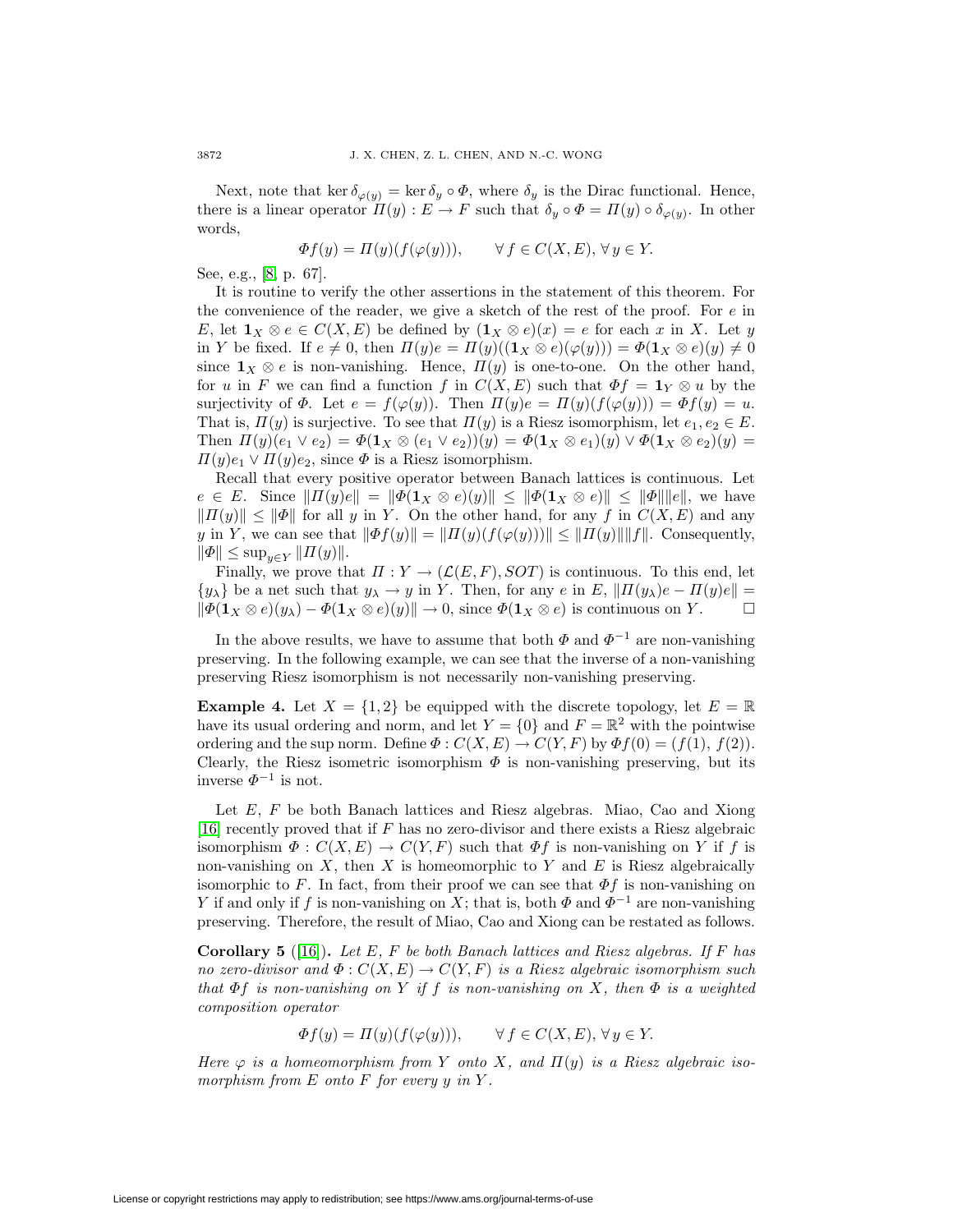In Theorem [3,](#page-2-0) when X, Y are compact Hausdorff spaces and  $E = F = \mathbb{R}$ , the lattice hypothesis about  $\Phi$  can be dropped.

**Example 6.** Let X, Y be compact Hausdorff spaces, and  $C(X)$ ,  $C(Y)$  be the Banach spaces of continuous real-valued functions defined on  $X, Y$ , respectively. Assume  $\Phi: C(X) \to C(Y)$  is a linear map such that  $\Phi f$  is non-vanishing on Y if and only if  $f$  is non-vanishing on  $X$ .

Note that  $(\Phi \mathbf{1}_X)^{-1} \Phi$  is a unital linear map preserving non-vanishing. Let  $\lambda$  be in the range of f. Then  $f - \lambda \mathbf{1}_X$  is not invertible, and thus neither is  $(\Phi \mathbf{1}_X)^{-1} \Phi f - \lambda \mathbf{1}_Y$ . It follows that  $\lambda$  is in the range of  $(\Phi \mathbf{1}_X)^{-1} \Phi f$ . The converse also holds. Therefore, the range of  $(\Phi \mathbf{1}_X)^{-1} \Phi f$  coincides with the range of f for each f in  $C(X)$ . In particular,  $(\Phi \mathbf{1}_X)^{-1} \Phi$  is a unital linear isometry from  $C(X)$  into  $C(Y)$ . By the Holsztyński Theorem [\[11\]](#page-5-14), there is a compact subset  $Y_0$  of Y and a quotient map  $\varphi: Y_0 \to X$  such that

$$
(\Phi \mathbf{1}_X)^{-1} \Phi f \mid_{Y_0} = f \circ \varphi, \qquad \forall f \in C(X).
$$

In case  $\Phi$  is surjective, the classical Banach-Stone Theorem ensures that  $\varphi$  is a homeomorphism from  $Y = Y_0$  onto X. Moreover, if  $\Phi 1_X$  is strictly positive on Y, then  $\Phi$  is a Riesz isomorphism. However, when  $\Phi$  is not surjective the situation is a bit uncontrollable. For example, consider  $\Phi: C[0,1] \to C([0,\frac{1}{2}] \cup [1,\frac{3}{2}])$  defined by

$$
\Phi f(y) = \begin{cases} f(2y), & \text{if } 0 \le y \le 1/2; \\ (2y-2)f(0) + (3-2y)f(1), & \text{if } 1 \le y \le \frac{3}{2}. \end{cases}
$$

Clearly, the thus defined  $\Phi$  is a non-surjective linear isometry preserving nonvanishing in two ways, but  $[0, 1]$  is not homeomorphic to  $[0, \frac{1}{2}] \cup [1, \frac{3}{2}]$ .

Finally, we borrow an example from [\[15\]](#page-5-15) which shows that the surjectivity cannot be guaranteed by many other properties we usually consider.

**Example 7.** Let  $\omega$  and  $\omega_1$  be the first infinite and the first uncountable ordinal numbers, respectively. Let  $[0, \omega_1]$  be the compact Hausdorff space consisting of all ordinal numbers x not greater than  $\omega_1$  and equipped with the topology generated by order intervals. Note that every continuous function f in  $C[0, \omega_1]$  is eventually constant. More precisely, there is a non-limit ordinal  $x_f$  such that  $\omega < x_f < \omega_1$ and  $f(x) = f(\omega_1)$  for all  $x \geq x_f$ .

Define  $\phi : [0, \omega_1] \to [0, \omega_1]$  by setting

$$
\phi(0) = \omega_1, \quad \phi(n) = n - 1 \text{ for all } n = 1, 2, \dots, \quad \text{and } \phi(x) = x \text{ for all } x \ge \omega.
$$

Let  $\Phi: C[0,\omega_1] \to C[0,\omega_1]$  be the *non-surjective* composition operator defined by  $\Phi f = f \circ \phi$ . It is plain that  $\Phi$  is an isometric unital algebraic and lattice isomorphism from  $C[0, \omega_1]$  onto its range. In fact, one can see in [\[15,](#page-5-15) Example 3.3] that the map  $\Phi$  is a non-surjective linear n-local automorphism of  $C[0, \omega_1]$ , where  $n = 1, 2, \ldots, \omega$ ; i.e., the action of  $\Phi$  on any set S of cardinality not greater than n agrees with an automorphism  $\Phi_S$ .

## Acknowledgment

The authors would like to thank the referee for comments which have improved this paper.